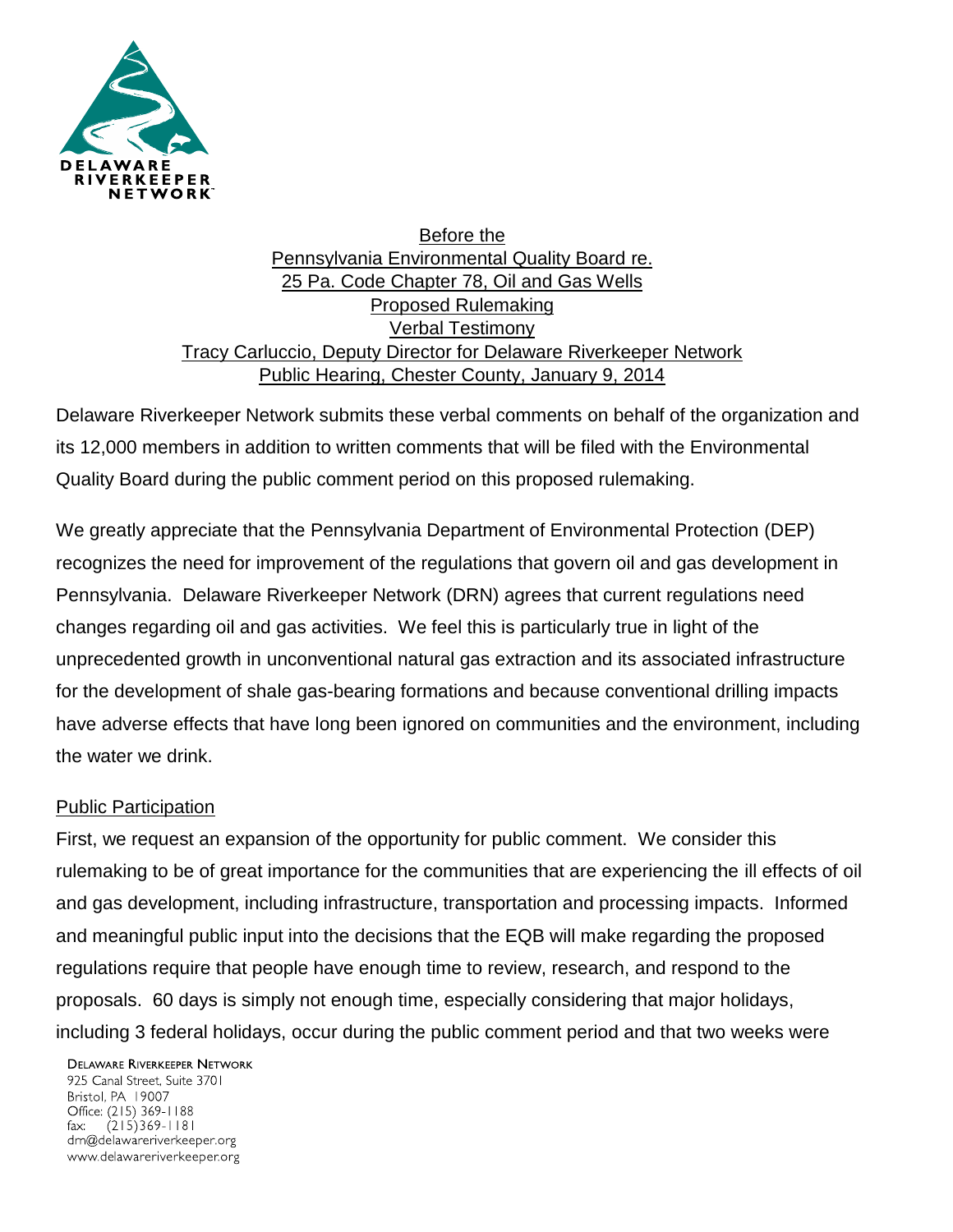major holiday periods for many residents and families. It is a basic right of the public to take part in rulemaking; the activities governed by these rules have direct and substantial impact on Pennsylvanians so we should be able to take part in the decisions that will be made. It is also true that the public's participation benefits the government in its decisionmaking and inevitably improves the outcome of the rulemaking process. Also, more hearings need to be held – we think, to be fair, hearings should be held in every county that is experiencing drilling, fracking, or related infrastructure such as pipelines, compressors, gas processing facilities, and transportation systems. Seven counties are not enough; people should not have to travel hours to reach a hearing, they should be able to easily access the opportunity for verbal comment in their own county. Verbal testimony is a valuable means of collecting public input since many people don't have the time or means to write out and deliver written comment so the comment period should encourage that means of input; many people don't have a computer to submit comment electronically. To accomplish a successful public participation effort, we request that the comment period be extended to at least 120 days and that hearings be set over this extended time in every county that is experiencing oil and gas development impacts.

## **Comments**

There are some improvements being proposed by DEP that are worthy of support but generally they don't go far enough and in some instances are completely ineffective because they are so deficient. Also, there are many areas in need of improvement that are not included in the proposed rules.

For tonight, I will touch on some of the key areas we are concerned about in this rulemaking that need changes:

**Public Resources** need greater protection: All species need their habitats identified and protected, not only threatened or endangered species and all oil and gas activities, including infrastructure such as pipelines and processing facilties, should be analyzed and negative impacts should be avoided and prevented, not just mitigated. Science tells us that once a natural resource like wetlands or mature forest is damaged, it will likely never be restored to original value through mitigation. In fact, studies show about 85% of all constructed wetlands are failures. The best way to protect the natural features at risk from gas and oil activities is to PREVENT the harm.

Page **2** of **5 Water Supplies** need greater protection: Today people are suffering because their water wells have been ruined by fracking and many have been left without remedy or with diminished water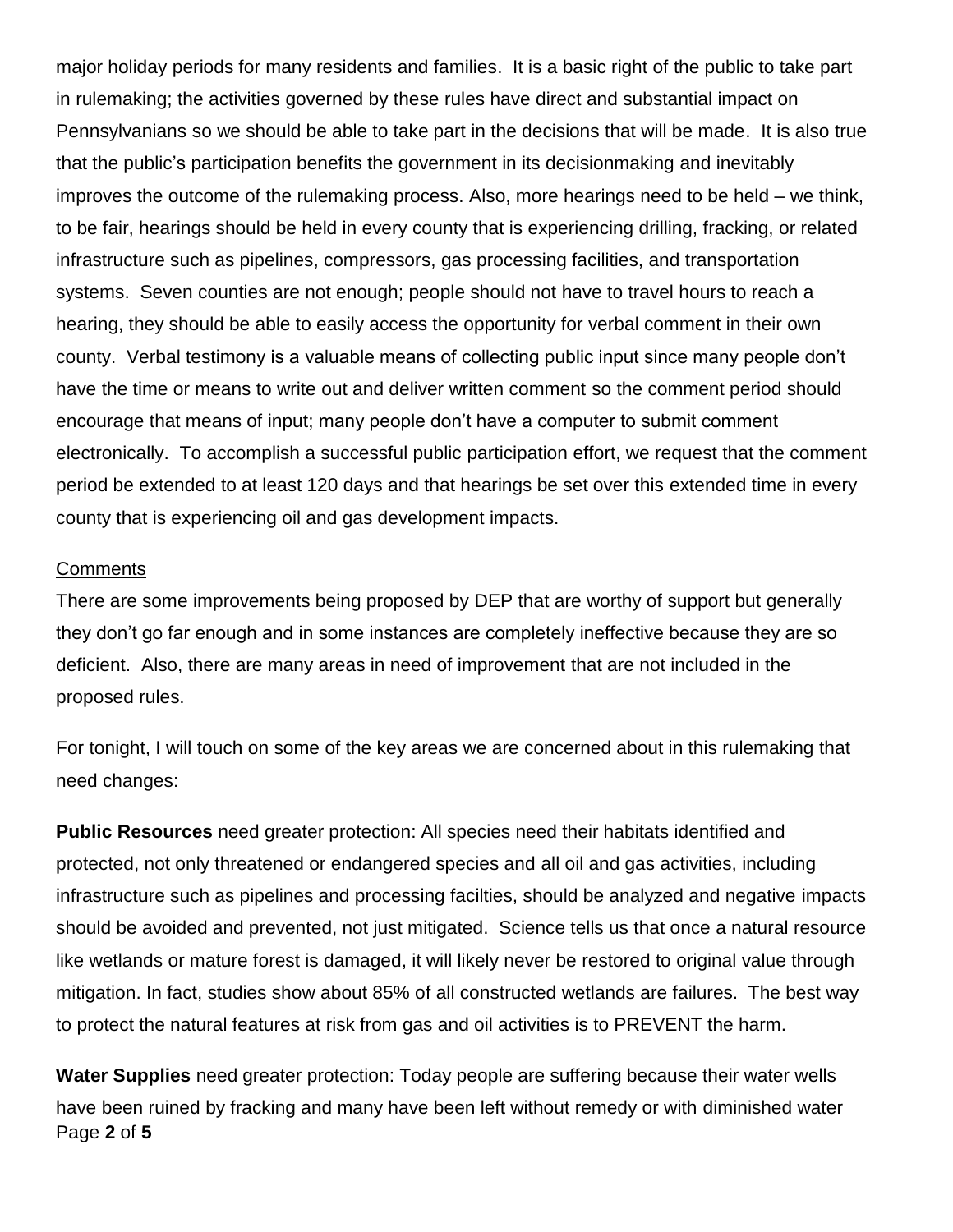quality because of existing loopholes in the law. DEP is not attempting to undo this unfair situation – for instance, a whole host of well site construction activities, not only drilling, can cause pollution but DEP is going to let drillers get away with all those other polluting activities; many people still have polluted water after the contamination is "fixed" because certain pollutants were either not tested for or are not proven to be connected with drilling or because the water quality is deemed to match "background conditions"; when water supplies are damaged they are not required to be restored fully but they should be restored to at least Safe Drinking Water Act standards and if the water was of higher quality, to prior condition - no degradation should be allowed. That's not what DEP is proposing. DEP isn't mandating a comprehensive list of parameters that must be tested for by a driller in the predrilling survey so it is still left up to the driller, leaving these loopholes intact and the well water user at a disadvantage. Under the proposed rules, the inequitable situation that allows drillers to escape responsibility for the pollution of private water wells through technicalities and lack of mandated requirements will still be the law of the land. That is wrong.

**Orphan and abandoned wells** must not only be identified but must also be located by survey, mapped on a public database, and plugged and sealed by the driller who wants to drill in the vicinity and this should be done BEFORE the site is disturbed and certainly before a new well is drilled, not just identified from paper reports (no field survey required) before fracking like DEP is proposing. We know there are about 200,000 abandoned wells in the state but we don't know where most are; we know from accidents and blow outs in Clearfield County, Bradford County and other places that wells being drilled or fracked can connect with these old wells, resulting in pollution to both the subsurface and surface.

Page **3** of **5 Open Pits** must be banned. It is irresponsible for DEP to continue to allow open frack pits, even for what they term "temporary storage". The industry regularly releases pollution from these pits throughout the state—in fact, it is one of the largest number of violations over the years since shale gas extraction has ramped up here. DEP has new standards they are proposing which are good but, bottom line, they are still allowing their use. In fact, DEP should regulate the hazardous materials that are used and stored on well sites under the US Resource Conservation and Recovery Act, which would tighten up the handling of these highly dangerous materials used and produced by extraction activities. To prevent groundwater, surface water, and stormwater and air pollution prohibiting open pits is one of the most effective actions that DEP can take and they should do that in this rulemaking. As it is they are allowing pits with liners only 20" above the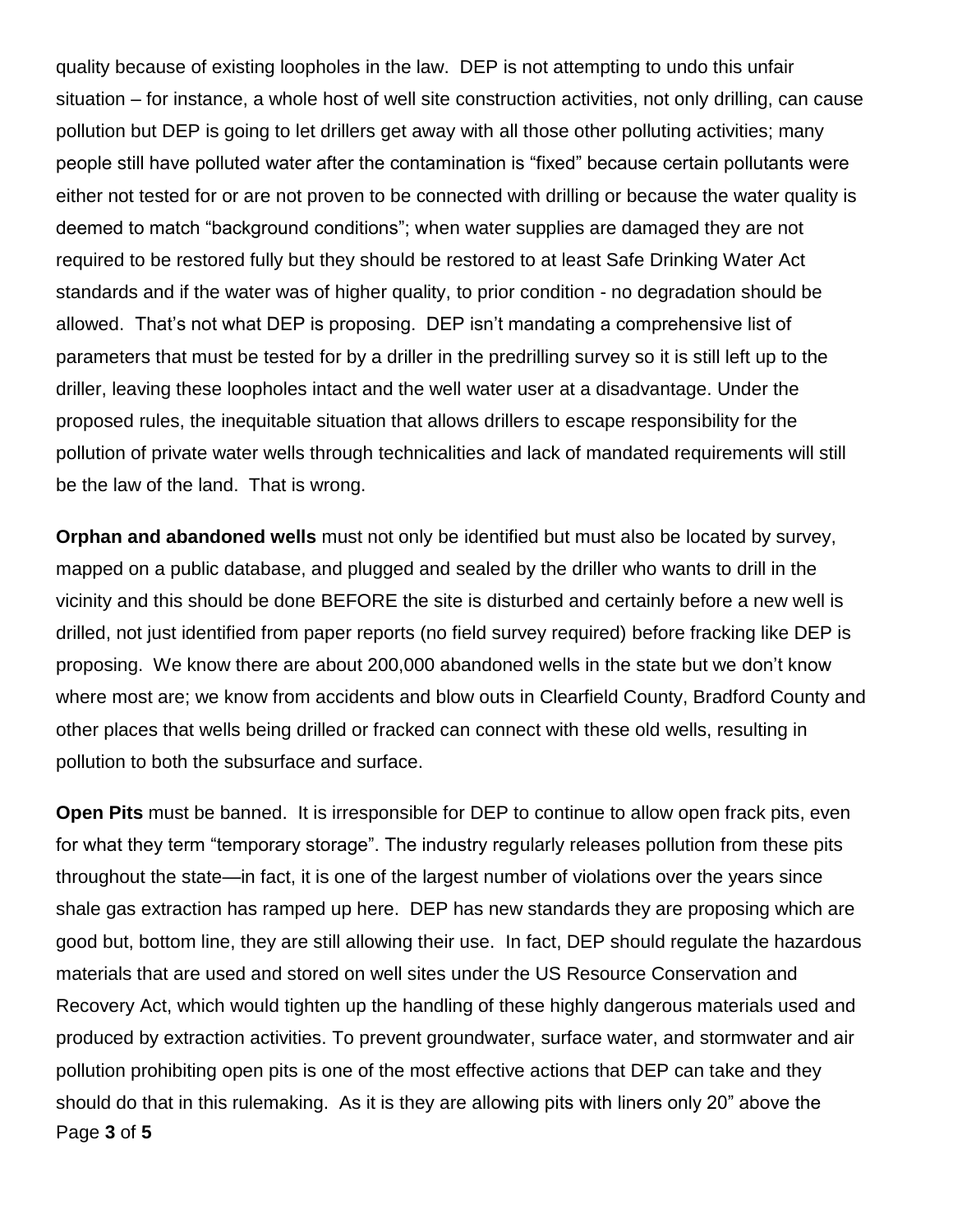seasonal high groundwater; they are not providing adequate safe separation distances for pits or tanks form sensitive features such as water wells, waterways, and homes; and they allow open tanks for temporary storage and for condensate, which releases toxic pollutants such as VOCs to the air because no filtration requirement is required. Frack pits are unsafe and should be prohibited; open pits and tanks release pollutants that cannot be controlled and must also be prohibited.

**On site processing of drilling and fracking waste creates pollution pathways.** Again, US RCRA standards should be enforced here. What DEP does propose is far from that and does not ensure safe handling. There are no specific standards, testing, inspection regimes, etc. that define how an operator will keep pollution from occurring, as DEP says they must, and how DEP will be able to verify that. Drill cuttings and other solids are known to contain high levels of radioactivity from the Marcellus Shale and yet DEP will allow these to be processed on site without testing for these properties. Dangerous chemicals and other pollutants can bind with solids and sludges and yet no sampling or recording of testing is required to assess the levels of these pollutants in the materials being processed at the well site. There are no standards for the quality of the fluids or "water" that DEP is encouraging drillers to "recycle" for fracking, leaving this area completely lacking in water quality regulation, threatening greater pollution from the use of "water" that contains dangerous constituents in addition to the chemicals being added and the toxic materials being produced by the fracking process. This is a giant hole in regulation and militates that on site processing is too dangerous and should not be allowed as proposed.

**Open centralized freshwater and waste impoundments** should not be allowed as proposed. This is because even if classified as a freshwater impoundment, DEP does not define "freshwater" so other fluids that are used for fracking such as mine influenced water, effluent, cooling water from other facilties, and other contaminated liquids all could make their way into these less regulated freshwater impoundments despite the pollutants they may contain. The standards that DEP does propose will actually keep open current pathways for pollution and in some cases allow new ones because of the weak provisions. By encouraging the use of mine influenced water or AMD, for instance, the water stored in these impoundments will likely be more highly contaminated due to the known high levels of pollutants in AMD. Freshwater impoundments should not be allowed to hold any polluted substances, including AMD and other "recycled" fluids. Again, US RCRA standards are the appropriate regulatory regime here, not a patchwork of testing